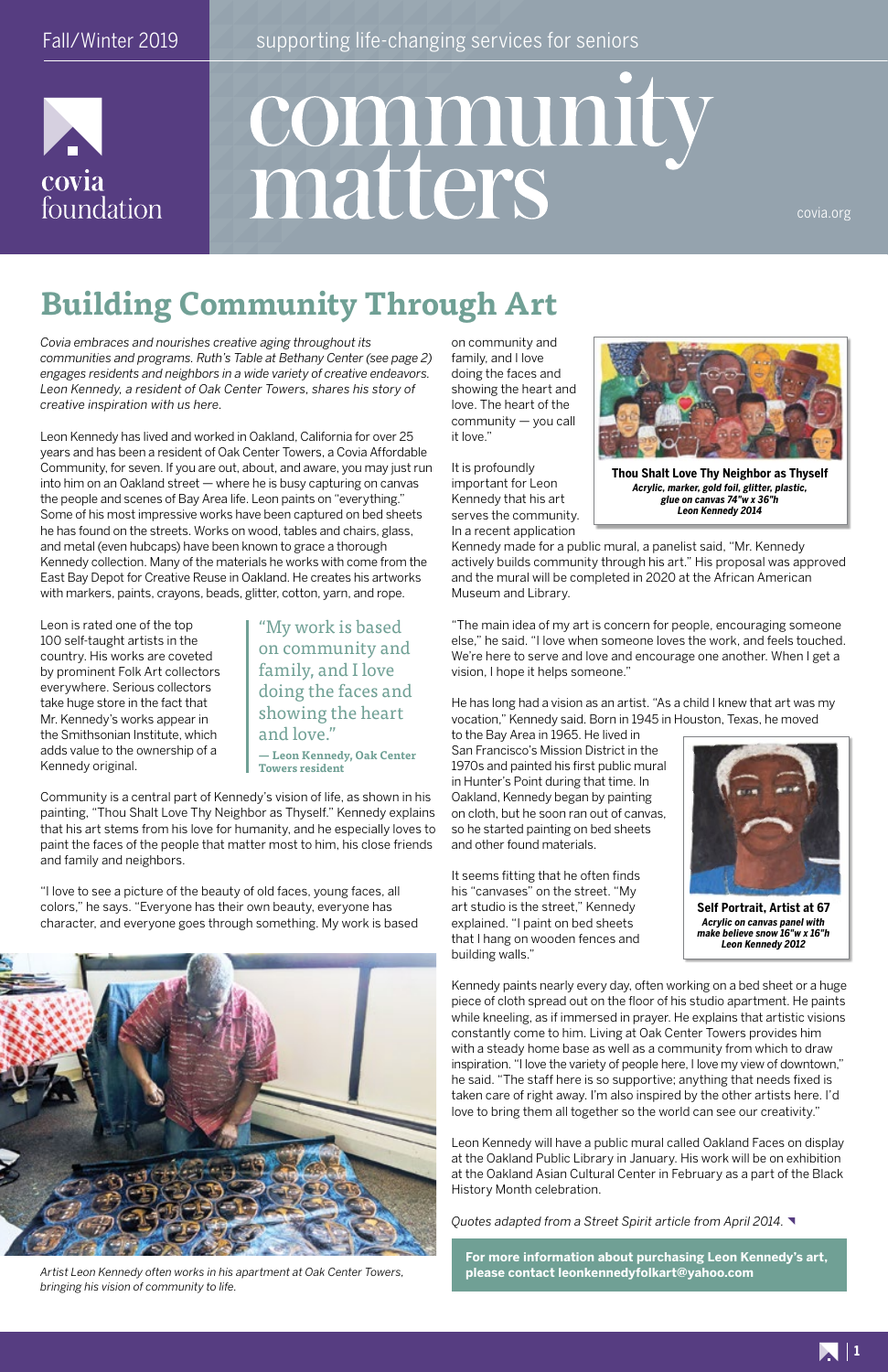

Jonathan and Jackie have only lived together for a few months, but they both say it already feels like they've known each other forever. They found each other through Home Match, a program of Covia Community Services. Jonathan describes Home Match as "a 'dating service' that helps you find the perfect roommate." For both Jonathan and Jackie, finding Home Match was a life saver.

Jonathan, a social worker with the city of San Francisco, couldn't find affordable rentals in San Francisco and was commuting daily from Hercules. "I was searching for a place to live. I tried Craigslist, Apartments.com, asking through friends, with no success," he says. "It was either Home Match or I had to leave San Francisco."

Jackie, a retired hotel worker, was thinking of giving up her San Francisco apartment where she'd lived for years in order to save some money. "Then I thought I LOVE this neighborhood," she said. "Why don't I just see about a roommate."

"I would absolutely recommend Home Match to anyone in my position. I love it because it brings people together, even those who you wouldn't think would connect," Jonathan says.

Home Match was the key for both Jonathan and Jackie. Home Match helps homeowners with extra rooms connect with home seekers who need an affordable place to live, creating a win-win situation. Home Match staff interview prospective homeowners and home seekers to check backgrounds and ensure compatibility, then connect people by researching personal preferences, house types, and interests. In some cases, accommodation can be provided in exchange for services, such as driving to the grocery store or lending a hand around the house. With this kind of arrangement, senior homeowners can often continue to be successful in their own home, while lodgers have access to affordable housing so they can remain in the area and continue their good work.

"With Home Match, along comes Jonathan, and he's been a blessing," said Jackie. "Living with him has opened the door back to life. It's the best thing that could have happened to me."

"Home for me is anywhere Janet is. If we were living on the moon, it would feel like home because of her," Jack says. "I just want to be with her, wherever we are. Fortunately, this move has brought us closer together."



Jonathan and Jackie both appreciated the personal nature of the application and matching process. "I felt that I was being treated with dignity throughout the process," Jonathan noted. "I always felt like I could trust the Home Match team."

Ruth's Table, a program of Covia Community Services, is committed to increasing access to creative opportunities for older adults and adults with disabilities. Located at Bethany Center in San Francisco, Ruth's Table brings diverse interests and age groups together through a dynamic combination of rotating gallery exhibitions, creative projects and community initiatives. The program celebrates its  $10^{th}$  anniversary this year.

### "Home Match is making the world nice again." **— Jackie, Home Match participant**

# **Finding Home in a New Place**

When the closure of Los Gatos Meadows was announced in February 2019, it was difficult news for Jack and Janet Shnider, residents of the Covia community since 2005. "Our life really felt up-ended," remembers Jack. "We loved our life at the Meadows and were apprehensive about having to find a new place to live."

Fortunately, the transition was positive. "Thank God for Covia," says Jack. "There was genuine concern for us, and when we met with Chris Ichien, Executive Director of Los Gatos Meadows, he assured us that we had nothing to worry about."

For Jack and Janet, it was an easy decision to stay within the Covia family. They moved to St. Paul's Towers in May and were surprised how smoothly the move happened. "The residents and staff at St. Paul's Towers have been so welcoming," says Jack. "What started out as a nightmare has ended up being such a positive change. We are actually happier here."



Despite missing the open campus and smaller community of Los Gatos Meadows, living in the single building of St. Paul's Towers has been a positive for the Shniders. Janet suffered two bad falls just prior to their move and

is residing in the health care center, a short elevator ride from their 20th-floor apartment. "I can spend the entire day with Jan and eat meals with her," Jack says. "It's much easier for us to be together in a place like St. Paul's Towers, even though we are living separately."

*Jack and Janet Shnider enjoy spending time together in their new apartment at St. Paul's Towers.*

### **Ruth's Table**



*Homemates Jonathan and Jackie have been living together for several months and have developed a true friendship already.*

# **Home Match: A Perfect Match**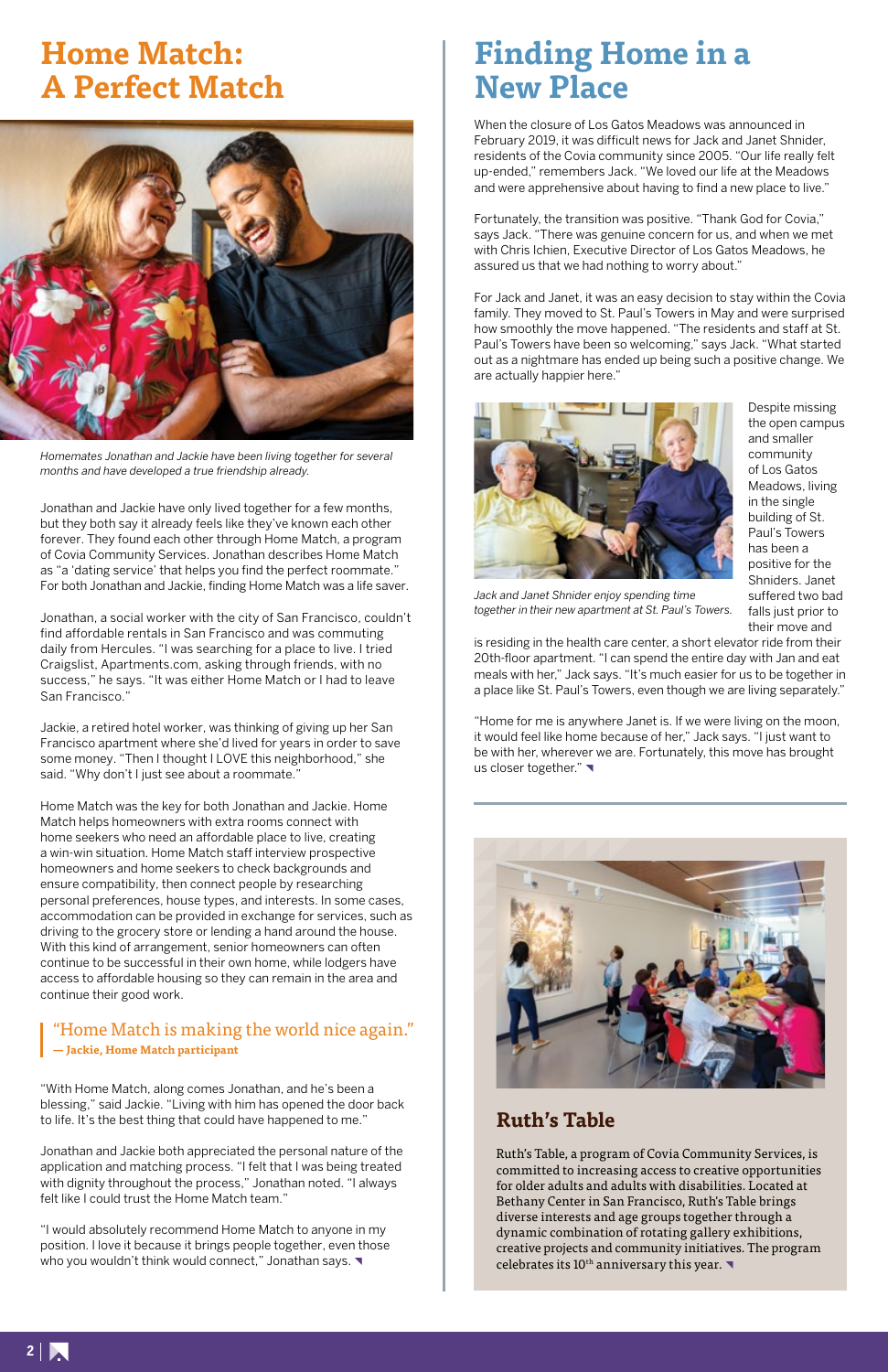

Beth and Heinz Vergin moved to Spring Lake Village in 2011 from Virginia after looking at communities all around the country. There was something about Spring Lake Village that attracted them despite not being from the area or knowing anyone nearby. "You can tell that people really want to be here," Beth remembers. "That sense of togetherness and the desire to connect — those are the building blocks for something great."

Beth immersed herself in the Spring Lake Village community from the start. She was the hostess in her building cluster, helping to welcome new residents. As she does with most tasks in front of her, Beth went above and beyond in her duties. "There was a brand new resident who gave me a call one evening, very worried because she had a medical procedure at 5:30 the next morning, and she had no idea how she was going to get there," Beth says. "Heinz and I volunteered to take her. That's how you build and strengthen community."

It was the 2017 Sonoma firestorm that really cemented Beth's love for her new home. "I never referred to Spring Lake Village as my home until we had to evacuate from the fire. I couldn't wait to go home after such a terrifying experience. I still have a strong feeling of it even now, two years later," she says. "Home is the essence of our existence, of who we are, and our hearts. Here at Spring Lake Village, it's really the people who make it home. During a crisis like the fires, everybody came together, and it really affirmed the community for me." $\blacktriangledown$ 

Beth reflects that she feels like her life really began at Spring Lake Village. "I've always been very active in whatever community I've lived in and have supported local causes and businesses," she says. "But Heinz and I have more of a social life here than we ever did before. We are always seeing people we know and making plans to get together later or meet up at an activity. It just feels natural."

Beth has become a devoted advocate for the Covia Foundation *Circle of Friends* resident assistance fund and was one of the founding members of the annual *Circle of Friends* Luncheon committee. "Imagine if it was you or one of your dear friends you've made here who faced outliving your resources," she reflects. "Imagine the terror of realizing that this was happening to you. I hope my enthusiasm rubs off on people as I've really grown to love this cause."

So you can get the best of both worlds generosity and savings — all in one transaction with an IRA QCD.

# **Feeling at Home in a Community**

### **Tax-Smart Generosity**

During this season of generosity, many people make charitable gifts — and many also consider their year-end tax planning. With the new tax rules in play, more seniors are considering the advantage of Qualified Charitable Distributions from their Individual Retirement Accounts (IRAs). These direct transfers from IRAs to charities can help you accomplish the generosity of charitable gifts as well as tax-smart financial planning.

Qualified Charitable Distributions (or QCDs) from IRAs are not new but the impact of the new tax rules has made them even more relevant. Many taxpayers will be using the new, larger standard deductions and not itemizing on their tax returns — meaning you will no longer be able to deduct your charitable contributions from your income.

But using a QCD can give you both the larger standard deduction and the tax benefit of giving to charity. The QCD is available only to IRA owners and IRA beneficiaries who are age 70½ or older — who are generally subject to required minimum distributions from IRAs.

The QCD allows you to make charitable donations through direct transfers from your IRA to a nonprofit like Covia to support causes you care about. The IRA transfer is excluded from your income, which is similar to a tax deduction but even better. Excluding the IRA income decreases your adjusted gross income.

# **Finding the Place that Feels Like Home**

Dr. Anne Smith found a new home when she joined St. Paul's Towers last year. It's not the first time she has made a significant change in the place she called home.

In her early 30s, Anne left her life as a high school teacher in Freeport, NY, moved to San Francisco, and started a new career as an arts management professional. She managed dance companies and other arts organizations, worked for the California Arts Council, and served on boards of organizations like the San Francisco Girls Chorus and Chanticleer.

Now retired, Anne still keeps busy with many activities in and out of St. Paul's Towers. She is still active on several nonprofit boards, including Theatre Bay Area and the Fountain Project, focusing on how organizations can serve the aging population of California. Anne is also co-chair of the Commonwealth Club of California's arts forum and is a member of the Book Club of California. In her personal life, Anne practices qi chong and is an avid San Francisco Giants Fan. *Feels Like Home continues on page 6*



*Beth and Heinz Vergin enjoy being active and supportive members of their community at Spring Lake Village.*

**For more information on making Qualified Charitable Distributions from your IRA, contact Katharine Miller, Executive Director of Covia Foundation, at 925.956.7414 or kmiller@covia.org.** 

**IRA QCDs must be completed before the last day of December to be eligible for 2019 tax treatment.**

"I don't have to worry about where I'm going next. If aging catches up with me, I know that I'm supported in a nurturing, caring environment." **— Dr. Anne Smith, St. Paul's Towers resident**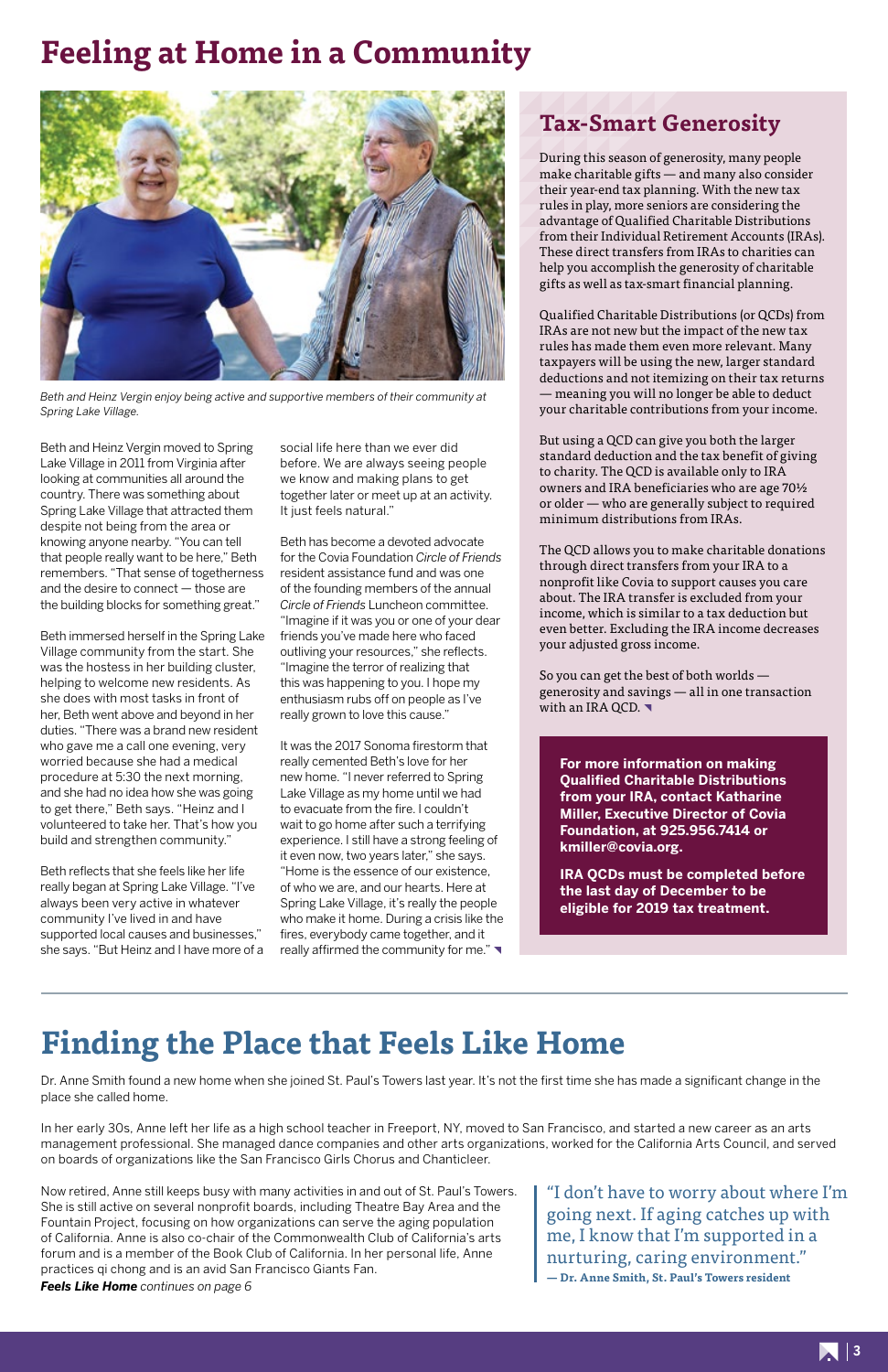

# **Going Green at Home**



Inspired by the dedication of a group of residents to sustainable living at St. Paul's Towers, Covia is implementing CoviaGreen, a system-wide program focused on sustainable living and environmental responsibility. Moved by their passion for protecting the environment for future generations, members of St. Paul's Towers' Green Action Committee joined together in 2010 to organize better recycling practices, but quickly involved management to begin improving sustainability across all operations at St. Paul's Towers.

Mary Strauss, one of the founding members of the Green Action Committee, said, "In my life before

St. Paul's Towers, I always recycled and tried to be environmentally conscious. When I moved here, I just saw that there was so much that could be done and what an impact a place like this could have. The environment is our biggest challenge as a society right now, so it's logical to devote my time and energy to it. I'm worried about what the world will look like for our grandchildren."

CoviaGreen is centered around the CoviaGreen pledge, which offers residents and staff a number of options to reduce negative impacts on the environment. Pledge items fall into four categories: Waste & Energy Reduction, Materials & Products, Culture & Community, and Water & Food. The categories allow pledge signers to choose which items are the most relevant to their individual situations. The most popular action items among residents have included turning off lights and appliances when not in use, eating more seasonal fruits and vegetables, and learning how to recycle in their community.

The CoviaGreen pledge is making its way through all Covia Communities and its corporate offices, led by Mary Linde, Executive Director at St. Paul's Towers. "Change is slow but steady," Mary reports. "We have had over 100 staff and residents at St. Paul's Towers take our pledge, which is a personal commitment to creating an environmentally responsible community. The pledge allows respondents to participate in small and large ways, thus allowing those new to this to wade in slowly and make small changes that, hopefully, lead to bigger ones."

At St. Paul's Towers, CoviaGreen extends throughout the community, with changes undertaken in dining and environmental services. In the dining room, Impossible Burgers are now available at every meal, and



staff are introducing new vegetarian dishes and plant-based proteins. Elsewhere in the community, housekeeping has adopted a program where residents can put out laminated cards to indicate that linens don't need to be changed or showers don't need to be cleaned that week.

Staff are also encouraged to sign the CoviaGreen pledge. St. Paul's Towers Resident Service Manager Jaclyn Carenbauer, who along with the Green Action Committee, has been a driving force for the program, has integrated the pledge into her daily life by biking to and from work. "The program is a great way to bring our community together and to help the environment," she notes.

Jaclyn commented that CoviaGreen's main goal is education, explaining that it's often easy to understand that composting or recycling is important without fully realizing how to go about it. "I didn't compost before I started this," she said. "It's not popular where I'm from and I thought that if you just put food in the garbage, it would compost." CoviaGreen provides more information on how everyone can reduce their impact, which can be especially helpful for "people who thought recycling was enough."

say, 'Move now!' One of the disadvantages of aging at home is becoming isolated. At Canterbury Woods, you can connect with anyone at any time and build your support system. During one of the most difficult times of my life, I was so grateful for this strong net of support here. Because of the people, Canterbury Woods is a very wonderful place to call home. I feel very fortunate that Tom and I ended up here," says Karen.

# **The Support of a Community**

Karen Lovejoy and her husband Tom always dreamed of living near the beach. While visiting Tom's mother at Canterbury Woods, they enjoyed the community's location perched at the edge of the Pacific Ocean, but found that they also appreciated the levels of care available to her.

For many years, the Lovejoys lived, worked, and raised their family in Mountain View. When their daughters grew up and moved away, the couple was ready for the next phase of their lives. When it came time for them to choose their next home, Canterbury Woods checked all the boxes. They loved the smalltown atmosphere, the short walk into Pacific Grove, and the nearby beach.

While the Lovejoys prepared to sell their home in Mountain View, they realized they faced paying high capital gains taxes because the house had appreciated significantly in value. They worked with the Covia Foundation to place a portion of the house in a Charitable

Remainder Unitrust (CRUT) before it was sold. The CRUT made it possible for the Lovejoys to sell their property tax free, receive much needed cash for the first phase of their retirement, benefit from an income stream for the rest of their lives, and provide a philanthropic legacy.

"Tom loved the idea that the money would ultimately benefit low-income housing in Oakland, where he was born," Karen explains. "The CRUT also saved us a ton of money in income taxes, so having that option was a huge personal benefit."

At Canterbury Woods, Karen manages the benefit shop, where residents can donate used items which are then sold to benefit the Employee Appreciation Fund. "It's really my passion, and such a huge benefit to our beloved staff here at Canterbury Woods," Karen says.

The Lovejoys experienced the levels of care available at Canterbury Woods as Tom spent several months in the healthcare center before his death in 2017.

"We never had to worry about a thing, and he received the best of care," Karen remembers. "If I could give some advice to someone thinking about moving to a community, I'd

"Tom loved the idea that the money would ultimately benefit low-income housing in Oakland, where he was born." **— Karen Lovejoy, Canterbury Woods resident**



*Karen Lovejoy enjoys the proximity of Canterbury Woods to Pacific Grove, where she likes to support the local businesses.*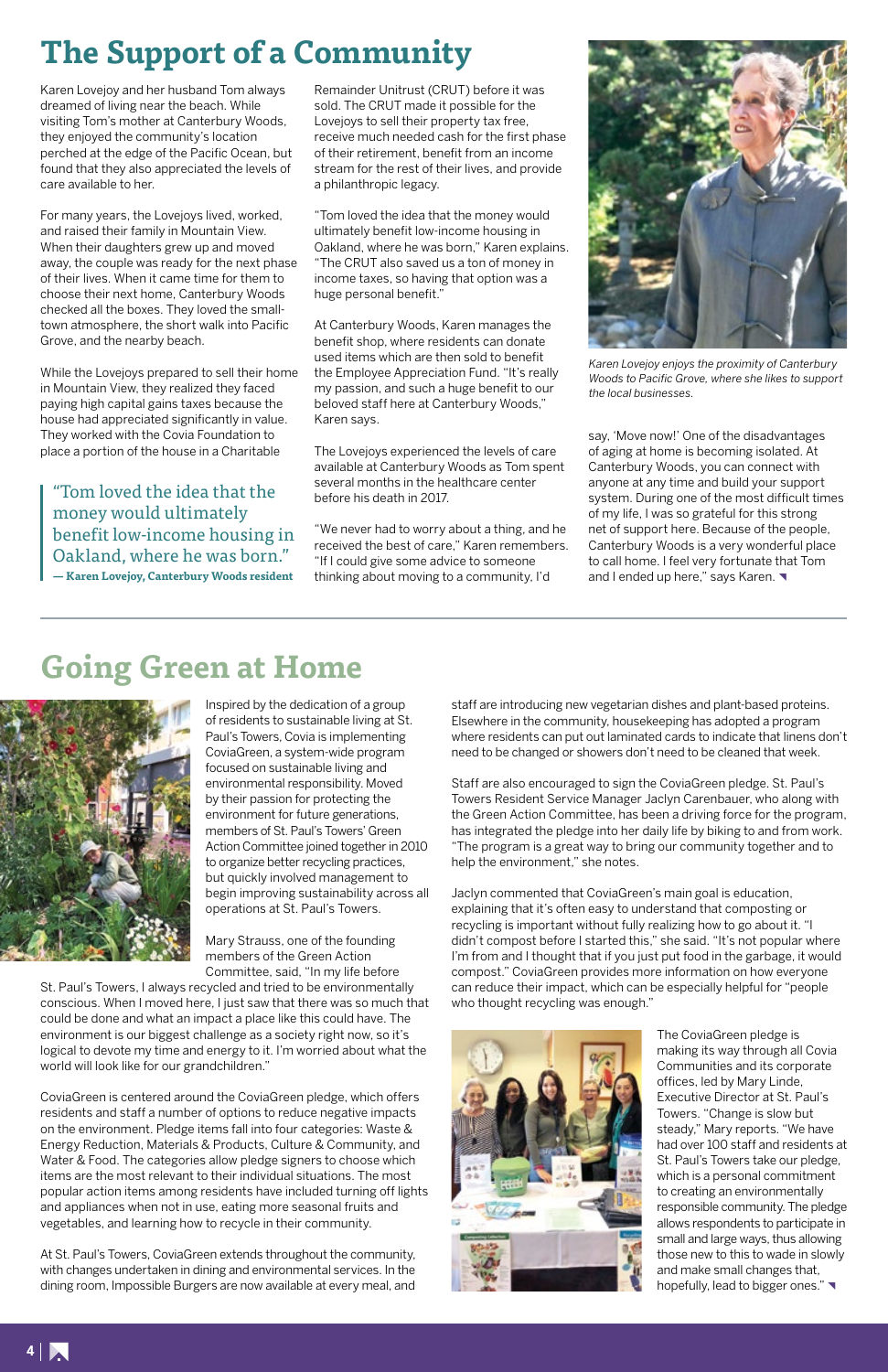**If you're interested in learning more about Social Call, visit us on VolunteerMatch.org, or call us today at 877.797.7299 for more information.**

**<sup>1</sup> Social Call is one way Covia lives out its** 

> Although Covia is known primarily for its communities for seniors (both market-rate and affordable), it also provides an extensive array of services to older adults living in the community at large, including Social Call. Social Call is a vital part of Covia's mission to help people live well and age well — wherever they call home.

**mission.** Covia promotes positive aging by cultivating healthy and engaged communities with a continuum of innovative services that actively support people's well-being.



**<sup>2</sup> Social Call is a way to create community with older adults.** Social Call Director Katie Wade finds that Social Call's visits create a sense of community that is often lost in today's busy society. "Social Call honors our need for connection," says Wade. Thanks to Social Call, 194 participants ranging in age from 54 to 102 have weekly one-on-one visits with a volunteer.

**<sup>3</sup> A "Social Call" can be a visit in person or on the phone.** While Social Call started with in-person visits, phone visits eliminate the barriers of transportation and mobility. Scheduling phone visits gives Social Call staff the added flexibility of creating matches based on personalities and specific interest, not just local availability. Participant Ilana shared that "I had a really interesting conversation with [my matched volunteer] by phone on Sunday. She has spent two years in the country where I was born and knows so much about my culture. Thank you for matching me with her. This seems to be the beginning of a great friendship."

### **<sup>4</sup> Volunteers are carefully**

**vetted.** Whether it's a student who wants to give back to the community or a newcomer to the area who desires a connection in the neighborhood, volunteers are screened, trained, and matched with compatible seniors. During the training process, volunteers learn about indicators of a healthy relationship and reminders about communication skills.



### **<sup>5</sup> Matching seniors and volunteers is an art.**

Covia's Program Managers review the list of people requesting a visitor and align preferences such as age, personalities, and language requirements. Volunteers and seniors meet weekly for one-on-one visits or conversations to swap stories or enjoy one another's company. Pairs might discuss a variety of topics and events, share stories, play cards, go out for a cup of coffee, take a walk, and much more.

**<sup>6</sup> Social Call visits improve mental and physical health.** Social connection affects health in myriad ways, for both volunteers and participants. One volunteer notes, "Anna has such a great sense of humor. We can talk about really heavy, painful things, and we can still have some good laughs. When I left, Anna said that she was suddenly feeling much improved health-wise. I must say though, I think our

visits benefit me even more than they do her! Truly."

**<sup>7</sup> Reciprocation is the key.** Social Call is based on the idea that the volunteer and participant both benefit from the visits, ensuring a reciprocal bond. Being present, finding appreciation for the aging process, and gaining wisdom from hours of conversation with someone older are just a few of the benefits that volunteers



experience. Participants and volunteers say they often feel energized by the visits where they can provide emotional support and impart insight or share stories. Says one Social Call volunteer: "We share our memories; we laugh together and sometimes we cry a bit too. I know our talks have lifted her spirits and made my life better too."

### **<sup>8</sup> All participants desire a sense of connection.**

Despite the many ways available to connect with one another, research shows that people are feeling more and more isolated. Once considered a problem facing mainly older adults, Wade, a mental health therapist in



her earlier career, believes it's clear that isolation and loneliness are a society-wide problem stretching across age groups. "Both volunteers and seniors are looking for social connections and Social Call is a conduit for that," Wade says.

### **<sup>9</sup> Social Call brings creativity into the conversation.**

Social Call is introducing creativity into visits to foster meaningful experiences. During training, volunteers learn about how to incorporate creative activities into their weekly visits. Some pairs are incorporating storytelling, painting, poetry, and more to promote creative exploration, which often provides a more meaningful connection.

### **<sup>10</sup> Social Call creates unexpected discoveries!** You might hear of June's experience growing up in Germany, or learn

of Jerry's leadership in LA's alternative music scene. You might find a friend that you never would have come

across in your daily life or rethink your view of aging. For 10 years, in connecting people with one another, Social Call has offered journeys of exploration and amazing discoveries. We look forward to more adventures ahead and invite you to join us!



# **10 Things About Social Call on Its 10-Year Anniversary**

Social isolation and loneliness affect up to half of all older adults, negatively impacting seniors' physical and mental health. For 10 years, Covia has been addressing these issues through a friendly visitor program, Social Call. When it was founded in 2009, the program provided in-person visits to older adults living in San Francisco. Today Social Call works to prevent isolation by connecting volunteer visitors with older adults across the country, both in person and by phone. To celebrate Social Call's 10th anniversary, here are 10 things you may not know about this life-changing program: